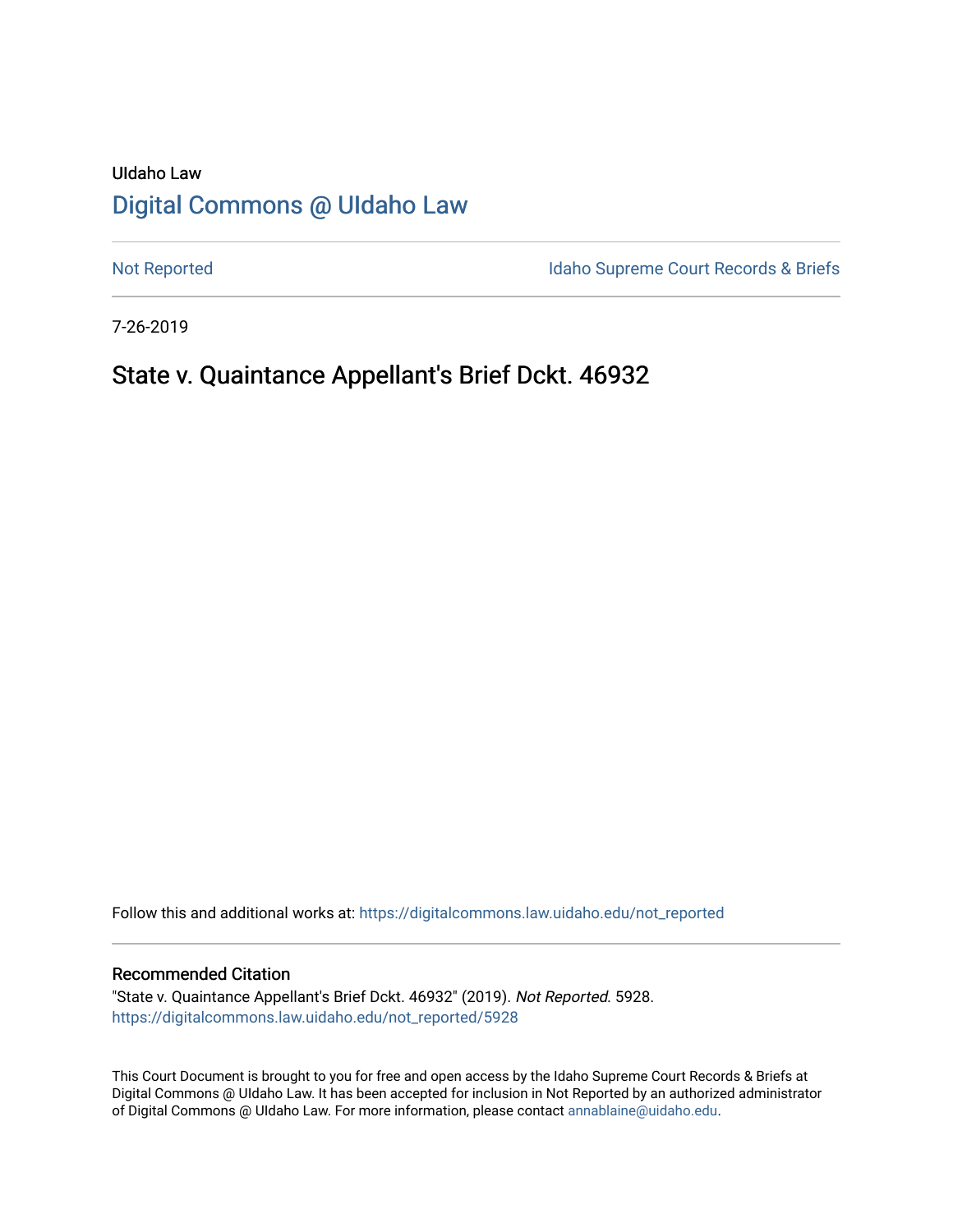Electronically Filed 7/26/2019 9:09 **AM**  Idaho Supreme Court Karel Lehrman, Clerk of the Court By: Brad Thies, Deputy Clerk

ERIC D. FREDERICKSEN State Appellate Public Defender I.S.B. #6555

JENNY C. SWINFORD Deputy State Appellate Public Defender **I.S.B.** #9263 322 E. Front Street, Suite 570 Boise, Idaho 83702 Phone: (208) 334-2712 Fax: (208) 334-2985 E-mail: documents@sapd.state.id. us

#### IN THE SUPREME COURT OF THE STATE OF IDAHO

| STATE OF IDAHO,                             |                                              |
|---------------------------------------------|----------------------------------------------|
| Plaintiff-Respondent,                       | NO. 46932-2019                               |
| V.                                          | <b>TWIN FALLS COUNTY</b><br>NO. CR42-17-3754 |
| AMY ANN QUAINTANCE,<br>Defendant-Appellant. |                                              |
|                                             | <b>APPELLANT'S BRIEF</b>                     |
|                                             |                                              |
|                                             |                                              |

## STATEMENT OF THE CASE

#### Nature of the Case

Amy A. Quaintance was on probation for three years for possession of a controlled substance. After she admitted to violating her probation, the district court revoked her probation and imposed her sentence of seven years, with three years fixed. Ms. Quaintance appeals, and she argues the district court abused its discretion by revoking her probation.

## Statement of Facts and Course of Proceedings

In April 2017, the State filed a criminal complaint alleging Ms. Quaintance committed the crime of possession of a controlled substance, methamphetamine. (R., pp.12-13.) Ms. Quaintance waived a preliminary hearing, and the magistrate bound her over to district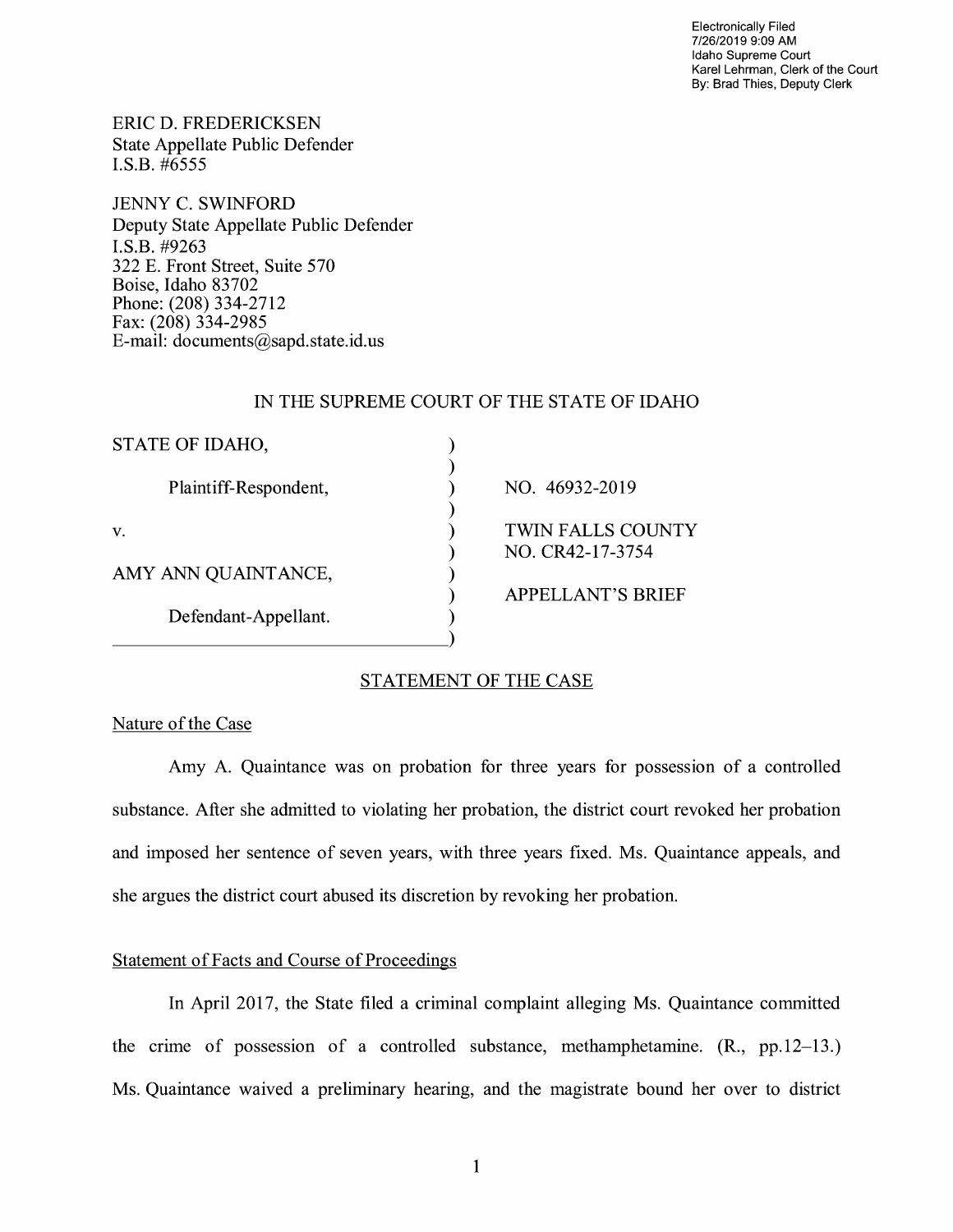court. (R., p.17.) The State charged her by Information with possession of a controlled substance and possession of drug paraphernalia. (R., pp.19-20.) Pursuant to plea agreement, Ms. Quaintance pled guilty to possession of a controlled substance, and the other charge was dismissed. (R., pp.30, 40, 41–42, 44.) The parties stipulated to a sentence of seven years, with three years fixed, and a period of retained jurisdiction ("a rider"). (R., p.40.) In June 2017, the district court followed the stipulation and sentenced Ms. Quaintance to seven years, with three years fixed, and a rider. **(R.,** pp.46, 47-53.)

In March 2018, the district court held a rider review hearing. (R., p.56.) The district court placed Ms. Quaintance on probation for three years. (R., pp.56, 57-61.)

In late August 2018, the State moved to revoke Ms. Quaintance's probation. **(R.,** pp.70- 71.) The State alleged Ms. Quaintance failed to be available for supervision or absconded.  $(R., p.71; see also R., pp.72–75.)$  Ms. Quaintance admitted to the violation. (Tr. Vol. I,<sup>1</sup> p.6, L.22-p.7, L.24; R., p.87.)

Before the disposition hearing, Ms. Quaintance was deemed eligible for drug court. (R., p.101.) Ms. Quaintance was also on parole at the time of the instant offense, and the parole board agreed to her participation in drug court. (Presentence Investigation Report ("PSI"),  $2 p.18$ .) At the disposition hearing, in February 2019, the State recommended the district court revoke Ms. Quaintance's probation and impose her seven-year sentence. (Tr. Vol. II, p.4, Ls.6–7.) Ms. Quaintance requested the district court order her to participate in drug court. (Tr. Vol. II, p.5,

<sup>&</sup>lt;sup>1</sup> There are two transcripts on appeal. The first, cited as Volume I, contains the admit/deny hearing, held on November 20, 2018. The second, cited as Volume II, contains the probation violation disposition hearing, held on February 19, 2019.

 $2$  Citations to the PSI refer to the eighteen-page electronic document with the confidential exhibits.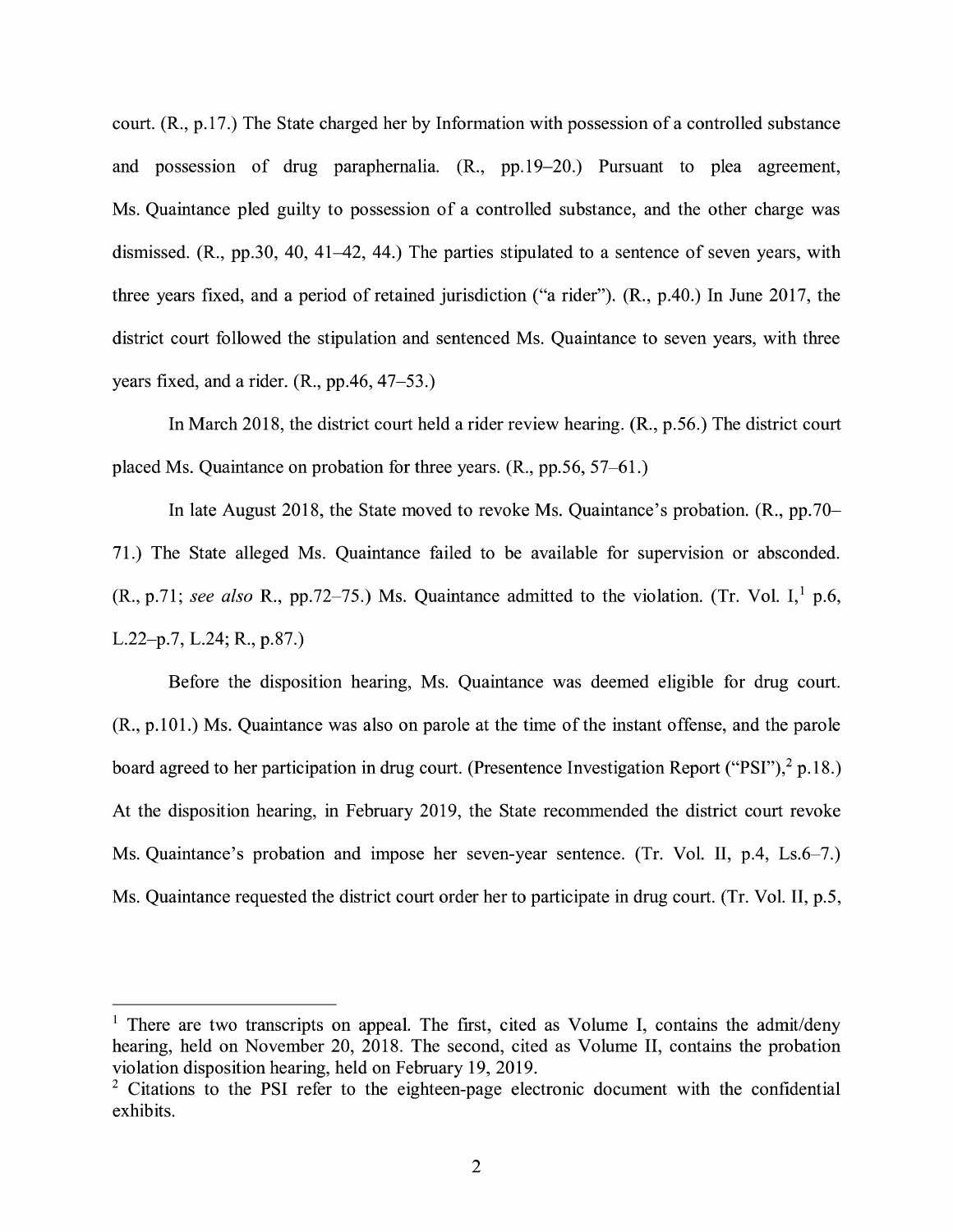Ls.19-21.) The district court revoked her probation and imposed her sentence of seven years, with three years fixed. (Tr. Vol. II,  $p.10$ , Ls.3-4.)

Ms. Quaintance timely appealed from the district court's order revoking her probation.  $(R., pp.106-09, 114-16.)$ 

#### ISSUE

Did the district court abuse its discretion when it revoked Ms. Quaintance's probation and executed her underlying sentence of seven years, with three years fixed?

#### ARGUMENT

### The District Court Abused Its Discretion When It Revoked Ms. Quaintance's Probation And Executed Her Underlying Sentence Of Seven Years, With Three Years Fixed

The district court is empowered by statute to revoke a defendant's probation under certain circumstances. I.C. §§ 19-2602, -2603, 20-222. The Court uses a two-step analysis to review a probation revocation proceeding. *State v. Sanchez,* 149 Idaho 102, 105 (2009). First, the Court determines "whether the defendant violated the terms of his probation." *Id.* Second, "[i]f it is determined that the defendant has in fact violated the terms of his probation," the Court examines "what should be the consequences of that violation." *Id.* The determination of a probation violation and the determination of the consequences, if any, are separate analyses. *Id.* 

Here, Ms. Quaintance does not challenge her admission to violating her probation. (Tr. Vol. I, p.6, L.22-p.7, L.24; R., p.87.) "When a probationer admits to a direct violation of her probation agreement, no further inquiry into the question is required." *State v. Peterson,* 123 Idaho 49, 50 (Ct. App. 1992). Rather, Ms. Quaintance submits the district court did not exercise reason and thus abused its discretion by revoking her probation.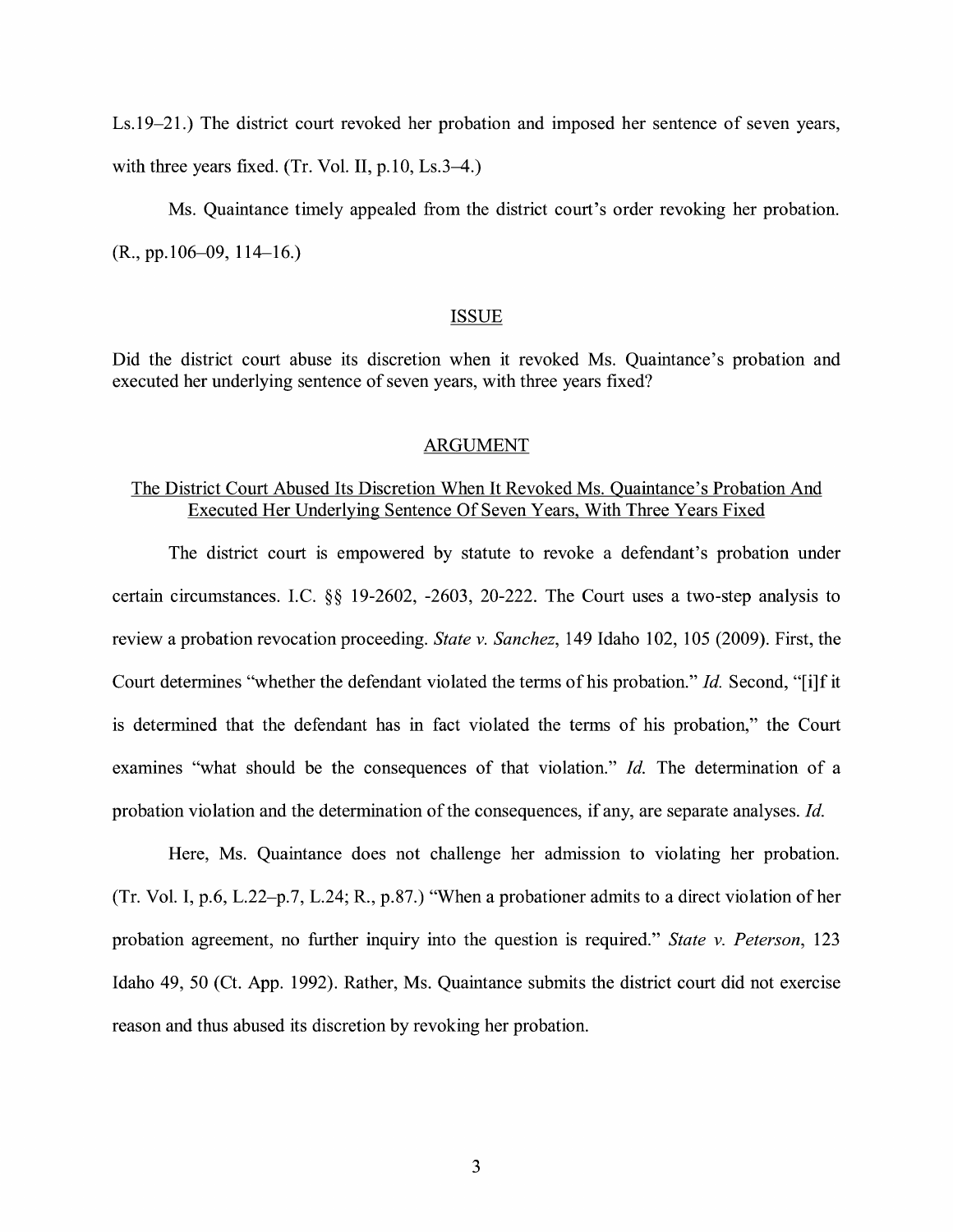"After a probation violation has been proven, the decision to revoke probation and pronounce sentence lies within the sound discretion of the trial court." *State v. Roy*, 113 Idaho 388, 392 (Ct. App. 1987). "A judge cannot revoke probation arbitrarily," however. *State v. Lee*, 116 Idaho 38, 40 (Ct. App. 1989). "The purpose of probation is to give the defendant an opportunity to be rehabilitated under proper control and supervision." *State v. Mummert*, 98 Idaho 452, 454 (1977). "In determining whether to revoke probation a court must consider whether probation is meeting the objective of rehabilitation while also providing adequate protection for society." *State v. Upton*, 127 Idaho 274, 275 (Ct. App. 1995). The court may consider the defendant's conduct before and during probation. *Roy*, 113 Idaho at 392.

In this case, Ms. Quaintance submits the district court did not exercise reason by revoking her probation because her probation was achieving its rehabilitative objective, especially in light of her acceptance to drug court. Ms. Quaintance recognized her addiction problem, and she understood she had a "difficult life" because of her addiction. (Tr. Vol. II, p.7, Ls.20–21.) She first used marijuana at age eight. (Tr. Vol. II, p.7, Ls.21–23.) Her "behaviors and beliefs" were "unhealthy and chaotic," "not realizing and understanding that [she] was creating patterns of destruction that ultimately would lead [her] into the seemingly endless cycle of addiction." (Tr. Vol. II, p.7, L.24–p.25, L.3.) Ms. Quaintance obtained her first charge in 2003 for drug possession. (Tr. Vol. II, p.8, Ls.24–25.) The instant offense was her second charge and also for drug possession. (Tr. Vol. II, p.8, L.25–p.9, L.2.) Thus, Ms. Quaintance's two criminal offenses were directly attributable to her drug addiction.

Despite her addiction, Ms. Quaintance succeeded on the rider program. (PSI, pp.4–6.) She found experience to be "eye opening," and she appreciated the "opportunity for self-help."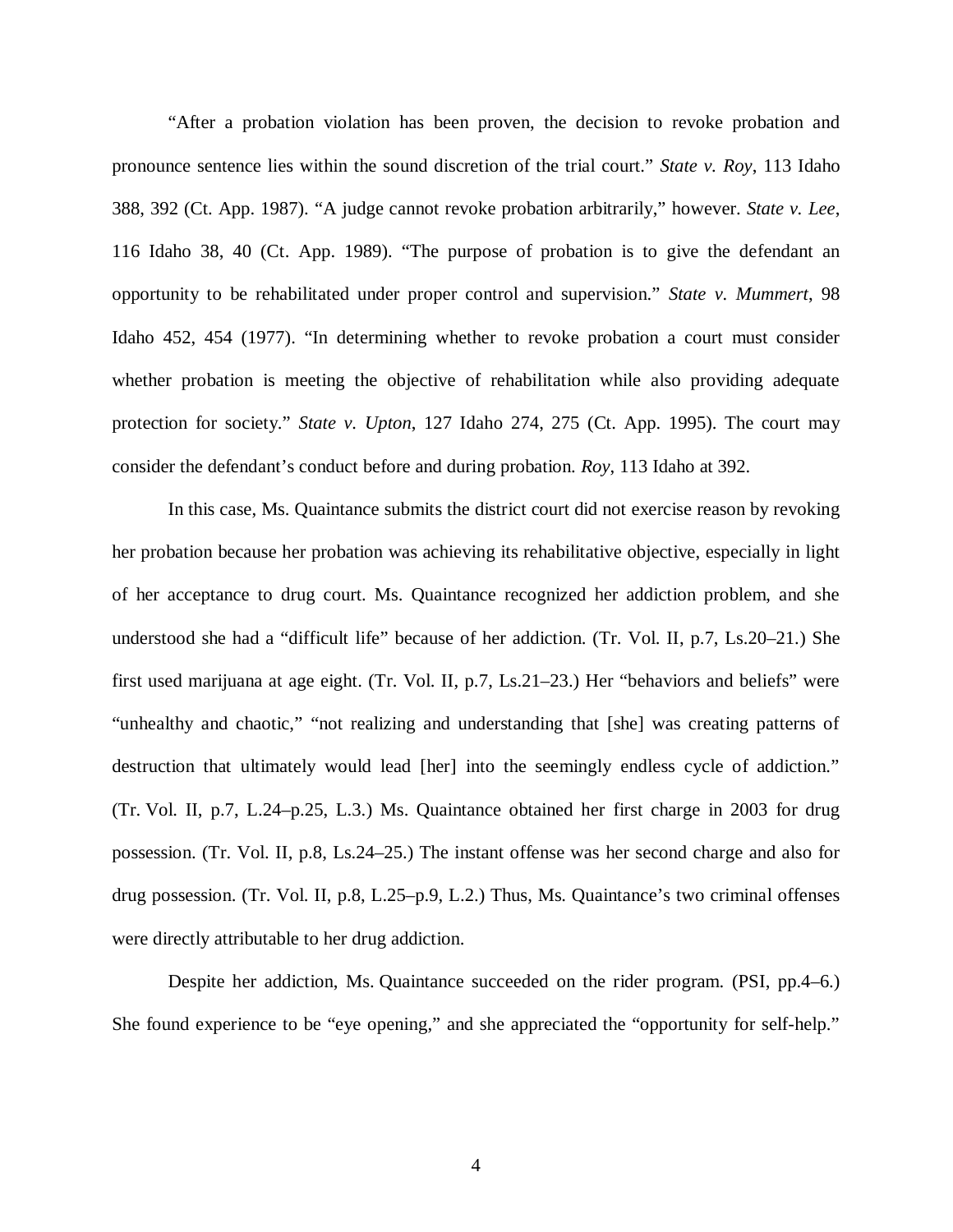(PSI, p.6.) Ms. Quaintance also has a very supportive family. (Tr. Vol. II, p.8, Ls.9–15.) At the disposition hearing, she said:

I have an awesome support system. My parents have never given up on me throughout my life. My father has been in recovery for 33 years. My stepmother also is in recovery and works at the Crisis Center as a recovery coach. My mother works a faith-based program. She also is in recovery. She's been a teacher for 22 years. She holds a women's Bible study every week through Amazing Grace Fellowship.

(Tr. Vol. II, p.8, Ls.9–15.) Her mother also wrote a letter in support, explaining Ms. Quaintance did well "with structure and programming." (PSI, p.17.) Her mother stated her family loved her and hoped she could get the help she needs. (PSI, p.17.) Ms. Quaintance's mother took care of her fourteen-year-old daughter. (PSI, p.17.) Ms. Quaintance wanted to be there for her daughter. (Tr. Vol. II, p.8, Ls.16–20.)

In light of her family support and rider completion, Ms. Quaintance would have been successful in drug court. Her trial counsel explained the drug court "was and is so successful" because it is a "very strenuous, closely watched, closely monitored, highly participatory program." (Tr. Vol. II, p.6, Ls.10–11.) Ms. Quaintance also had transitional housing arrangements. (Tr. Vol. II, p.6, Ls.13–17.) In addition, Ms. Quaintance was very amenable to treatment. She believed the drug court program would "give me the structure, stability, and skills that I need to help me work on beliefs and behaviors that will lead me to living successful." (Tr. Vol. II, p.8, Ls.6–8.) She asked for "another chance at treatment." (Tr. Vol. II, p.8, Ls.22– 23.)

In light of these facts, Ms. Quaintance submits the district court did not exercise reason and thus abused its discretion by revoking her probation. The mitigating factors showed Ms. Quaintance could be successful in the community under proper control and supervision,